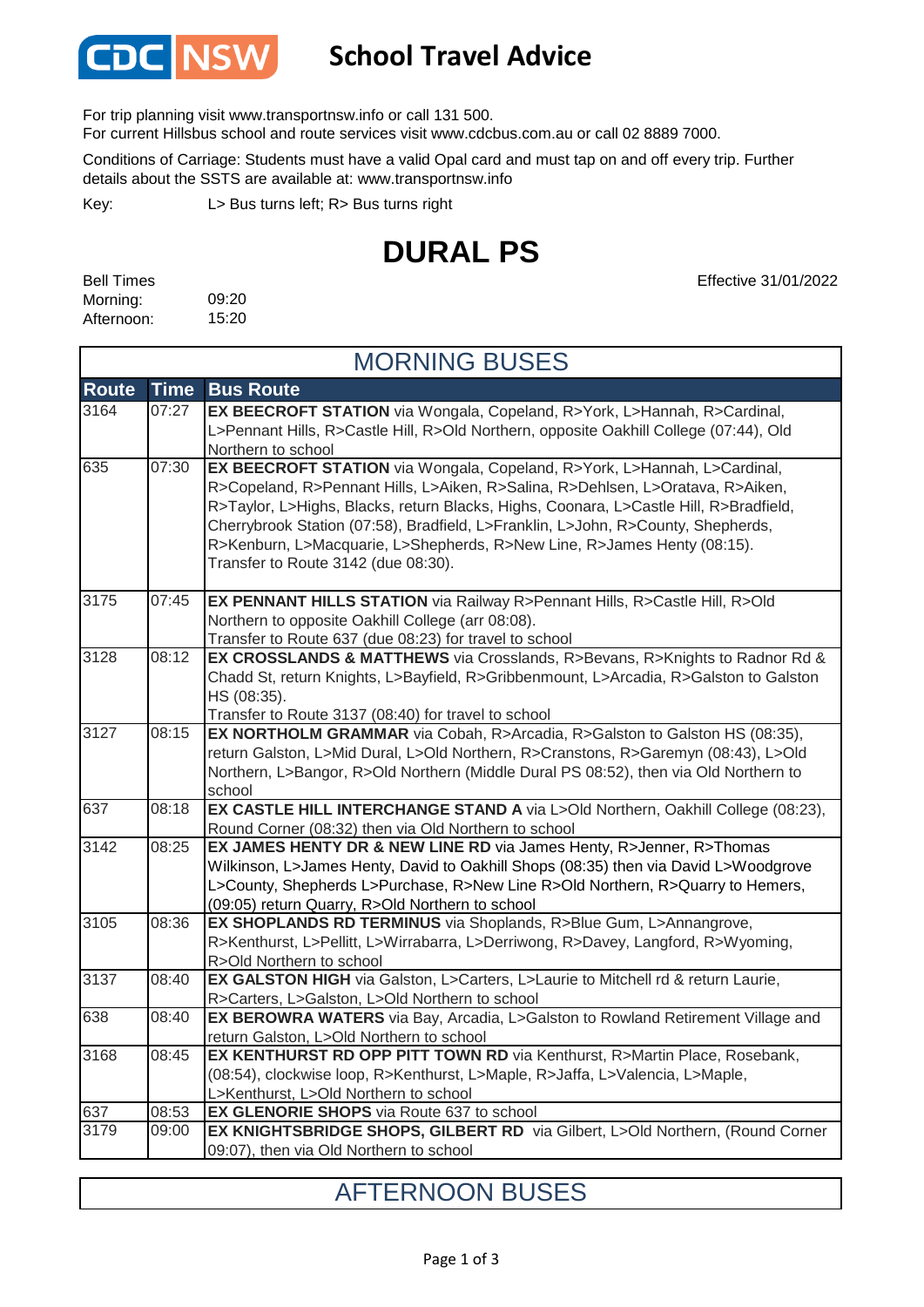## CDC NSW

**School Travel Advice**

| <b>Route</b> | <b>Time</b> | <b>Bus Route</b>                                                                                                                      |
|--------------|-------------|---------------------------------------------------------------------------------------------------------------------------------------|
| <b>Route</b> | <b>Time</b> | <b>Bus Route</b>                                                                                                                      |
| 3562         | 15:18       | TO GALSTON via Old Northern, R>Galston, Galston HS, 15:26, R>Galston, L>Arcadia to                                                    |
|              |             | Galston PS                                                                                                                            |
| 3554         | 15:22       | TO GLENORIE via Old Northern, R>Galston, Galston HS (15:30), L>Galston, R>Old                                                         |
|              |             | Northern, R>Cairnes, L>Tecoma, L>Timaru to Old Northern Rd                                                                            |
| 3551         | 15:23       | EX OLD NORTHERN RD TO CASTLE HILL & CASTLEWOOD via Old Northern, Oakhill                                                              |
|              |             | College (15:40), L>Old Northern, R>Castle Hill Interchange Stand C (15:50), L>Crane,                                                  |
|              |             | R>Orange, L>Cecil, R>Crane, L>Castlewood, R>Darcey to Jarrah Pl                                                                       |
| 3570         | 15:25       | TO CATTAI RIDGE RD VIA CRANSTONS RD via Old Northern, R>Galston, L>Mid                                                                |
|              |             | Dural, L>Old Northern, R>Cranstons, R>Garemyn, L>Old Northern, L>Cattai                                                               |
|              |             | Ridge, Halcrows to Smallwood Rd                                                                                                       |
| 3553         | 15:28       | EX OLD NORTHERN RD OPPOSITE SCHOOL (FIRST SET DOWN ANNANGROVE &                                                                       |
|              |             | EDWARDS RD'S) via Old Northern, R>Kenthurst, L>Annangrove, L>Withers, R>Mile End,                                                     |
|              |             | L>Windsor, L>Tway to Rouse Hill Station                                                                                               |
| 3625         | 15:26       | TO HIGHS RD & BEECROFT STATION via Old Northern, L>Castle Hill, R>Highs, R>Highs                                                      |
|              |             | to Blacks Rd turnaround, returns via Blacks, Highs, then R>Taylor, L>Aiken, L>Oratava,                                                |
|              |             | R>Dehlsen, L>Salina, L>Aiken, L>Pennant Hills, R>Cardinal, R>Pennant Hills, L>Cardinal,                                               |
|              |             | L>Hannah, R>Wongala to Beecroft Station                                                                                               |
| 3552         | 15:27       | TO ANNANGROVE RD P/U OPPOSITE SCHOOL via Old Northern, R>Kenthurst,                                                                   |
|              |             | L>Kenthurst, R>Hills Grammar, R>Kenthurst, L>Annangrove to Nelson & Edwards                                                           |
| 3621         | 15:27       | TO CHERRYBROOK via Old Northern, L>Quarry to Pacific Hills, return Quarry, L>Old                                                      |
|              |             | Northern, L>New Line L>James Henty R>Thomas Wilkinson, R>Jenner, L>New Line,                                                          |
|              |             | L>Purchase, R>Shepherds, L>Macquarie, L>Francis Greenway, L>Boundary,                                                                 |
|              |             | R>Cedarwood, L>New Line to Victoria Rd                                                                                                |
| 3635         | 15:27       | TO WEST PENNNAT HILLS via Old Northern, L>New Line, R>David, (Oakhill Shops                                                           |
|              |             | 15:39), L>Woodgrove, R>County, L>John, R>Franklin, L>Castle Hill to Church                                                            |
| 3512         | 15:28       | TO PENNANT HILLS (P/U OPPOSITE SCHOOL) via Old Northern, L>New Line,                                                                  |
| 3591         | 15:28       | L>Boundary, L>Pennant Hills, L>Railway to Pennant Hills Station<br>EX OLD NORTHERN RD OPPOSITE SCHOOL TO PORTERS RD via Old Northern, |
|              |             | L>Kenthurst, R>Dural, (Kenthurst PS 15:55).                                                                                           |
|              |             | Transfer to Route 3542 (See below)                                                                                                    |
|              |             | Continues via Dural, R>Kenthurst, Porters, R>Park to Roughley, return Park, R>Porters,                                                |
|              |             | R>Lawrence to Hazeldean & return Lawrence, R>Porters to Cadwells turnaround                                                           |
|              |             |                                                                                                                                       |
| 3585         | 15:29       | EX OLD NORTHERN RD OPPOSITE SCHOOL TO MARAYLYA VIA PITT TOWN RD via                                                                   |
|              |             | Old Northern, R>Derriwong, L>Jaffa, L>Maple, R>Kenthurst, L>Annangrove to Marian                                                      |
|              |             | College (15:48), return R>Annangrove, L>Kenthurst, R>Dural, (Kenthurst PS 15:55),                                                     |
|              |             | R>Kenthurst, L>Pitt Town, L>Lang to Alicia, return Lang, L>Pitt Town to Maraylya                                                      |
|              |             |                                                                                                                                       |
| 637          | 15:30       | TO CASTLE HILL via Old Northern to Castle Hill Interchange                                                                            |
| 3594         | 15:32       | TO QUARRY RD P/U OPPOSITE SCHOOL via Old Northern, L>Quarry to Hemers Rd                                                              |
| 3511         | 15:43       | TO GLENHAVEN VIA KNIGHTSBRIDGE P/U OPPOSITE SCHOOL via Old Northern,                                                                  |
|              |             | R>Gilbert, R>Ridgecrop, R>Linksley, L>Greenbank Loop, L>Grange, R>Evans,                                                              |
|              |             | L>Glenhaven, L>Carinda, R>Mills to Glenhaven Rd                                                                                       |
| 3618         | 15:50       | TO CRANSTONS RD, LANGFORD RD & WIRRABARRA RD via Old Northern,                                                                        |
|              |             | L>Cranstons, R>Garemyn, R>Old Northern, R>Wyoming, L>Langford, Davey, L>Derriwong,                                                    |
|              |             | R>Wirrabarra, R>Pellitt, L>Kenthurst to Kenthurst bef Maple                                                                           |
| 638          | 15:57       | TO BEROWRA WATERS via Galston & Arcadia                                                                                               |
| 3634         | 15:58       | TO MITCHELL & LAURIE RDS via Old Northern, R>Galston, R>Carters, L>Laurie to                                                          |
|              |             | Mitchell & Laurie Rds                                                                                                                 |
| 637          | 15:59       | TO GLENORIE via Old Northern to Glenorie                                                                                              |
| 3542         | 16:00       | EX KENTHURST PS TO BINALONG RD via R>Kenthurst, L>Pitt Town, L>Lisbon to                                                              |
|              |             | Ellendale & return Lisbon, R>Pitt Town, R>Fuggles, L>Fuggles, L>Binalong to Orana                                                     |
| 3566         | 16:00       | TO BERRILEE VIA GALSTON & CROSSLANDS RD via Old Northern,>Galston,                                                                    |
|              |             | L>Arcadia, Bay, L>Chilcott to Berrilee                                                                                                |